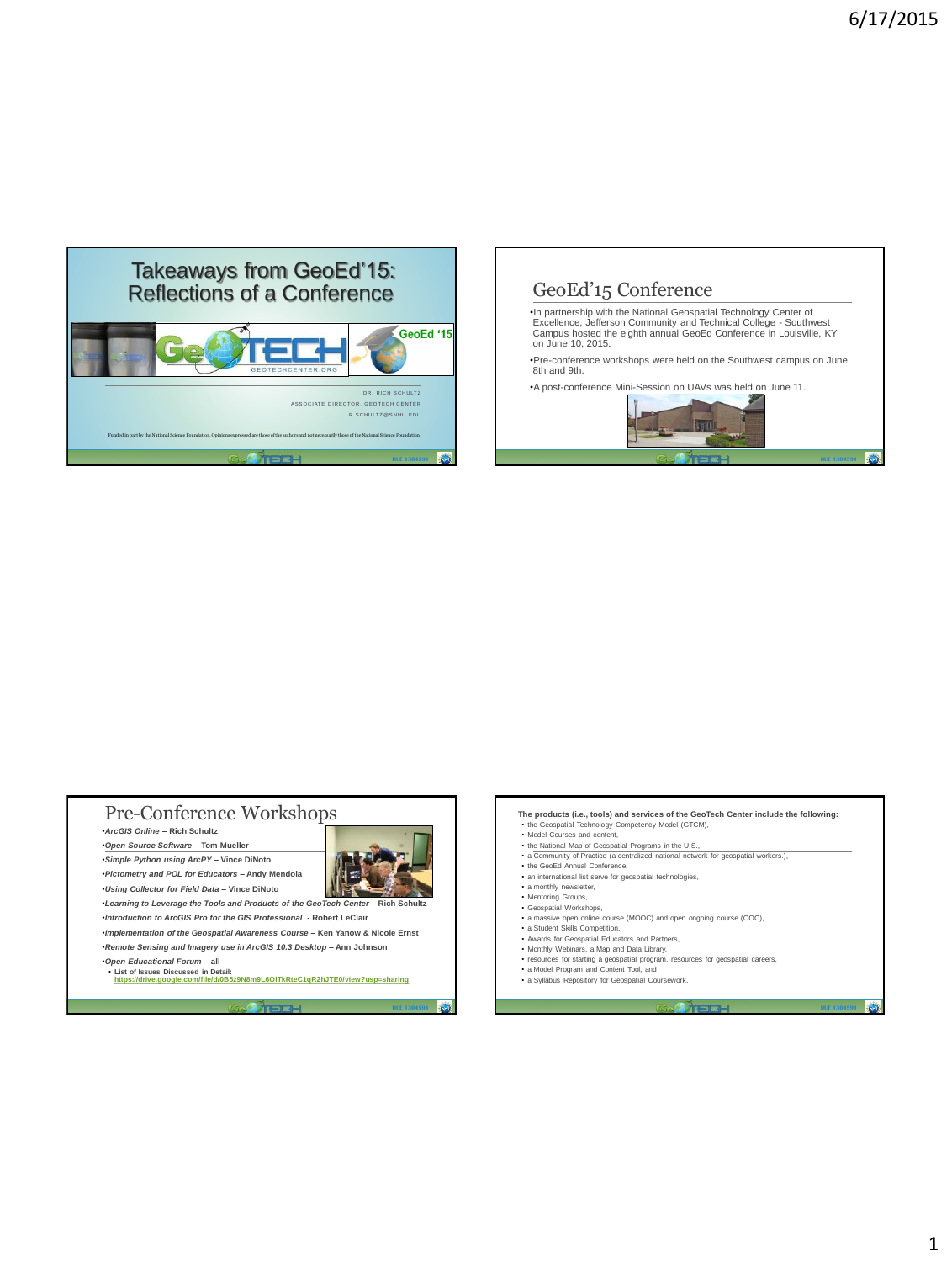





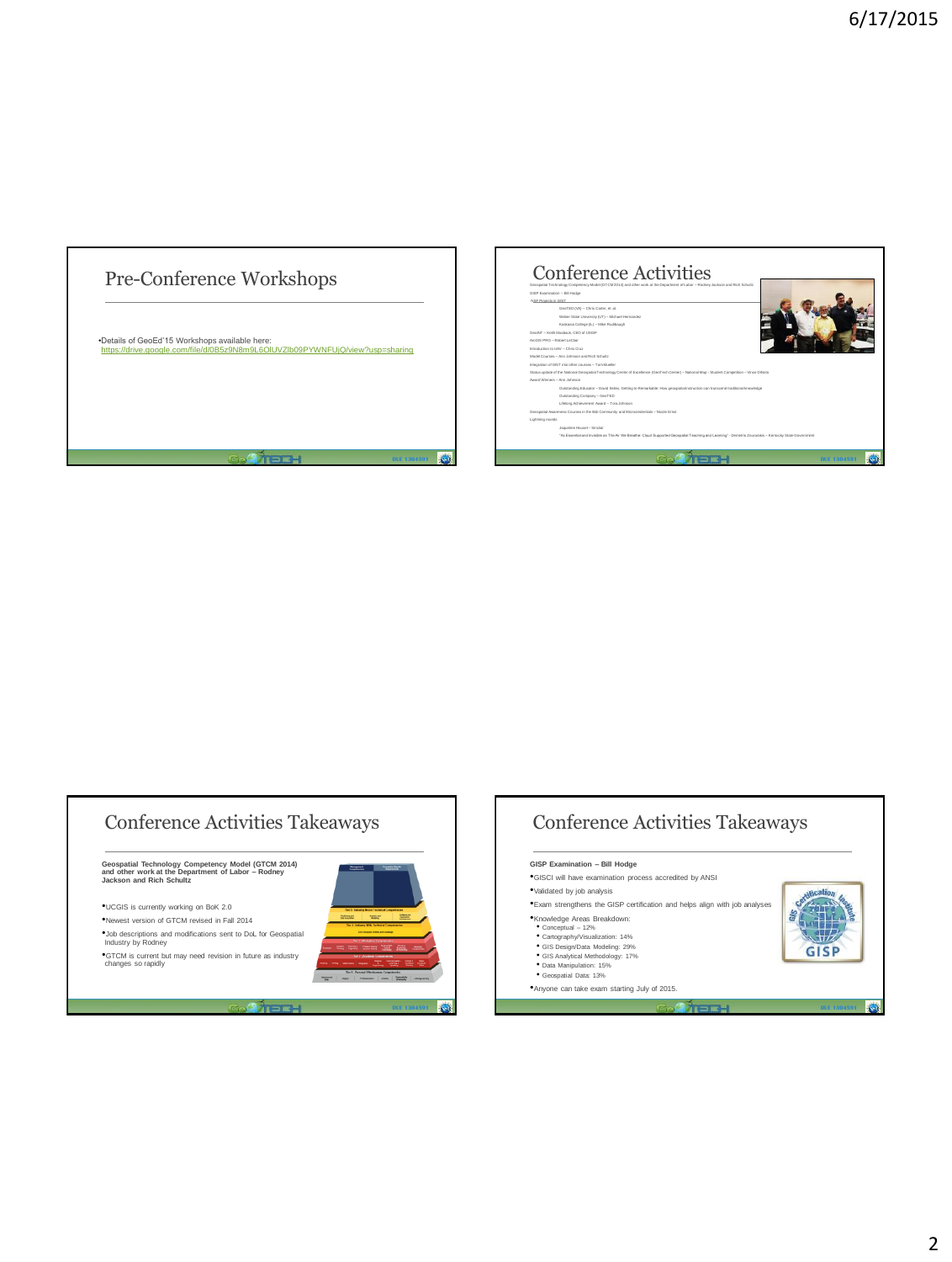





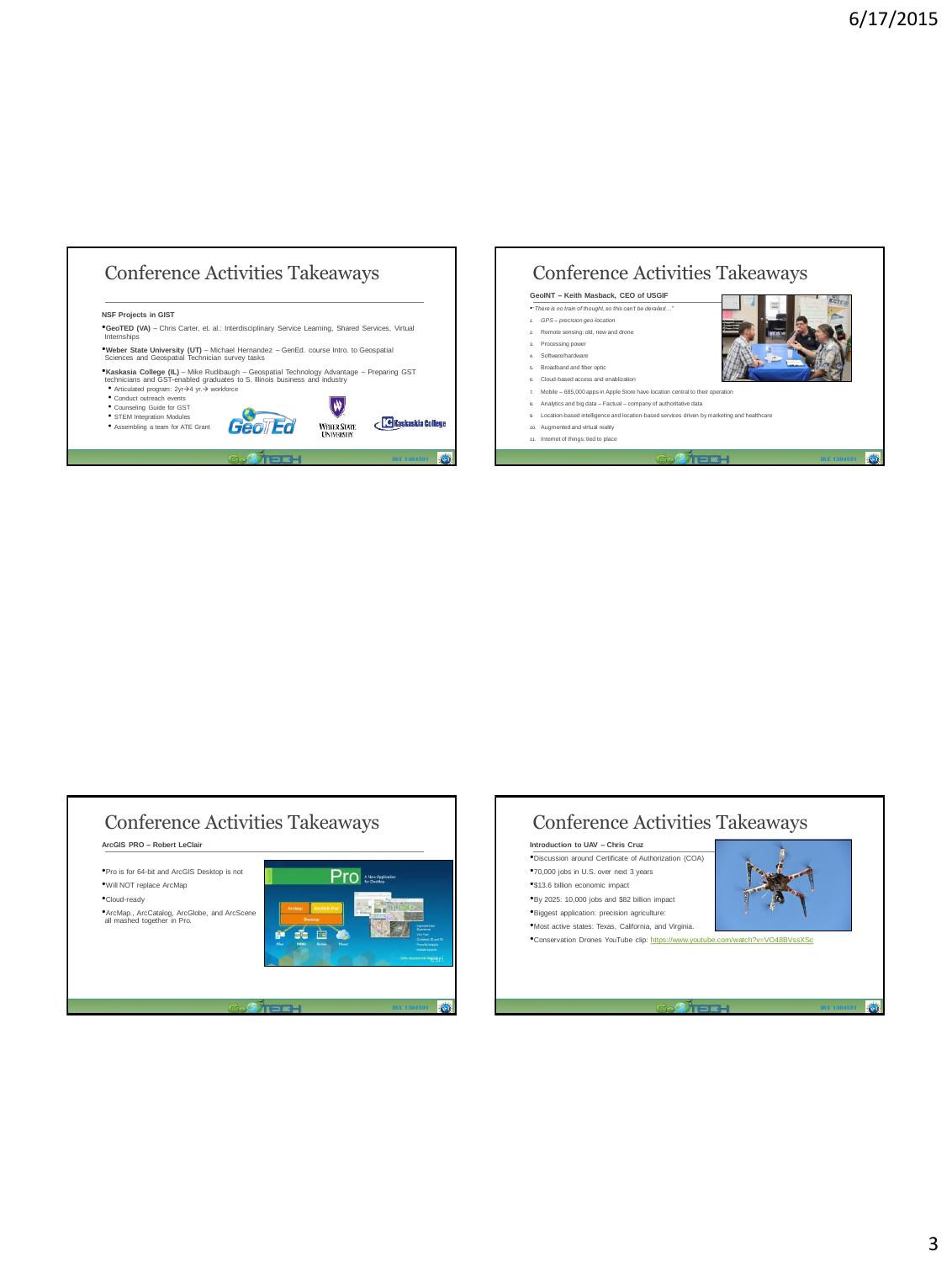| Model Courses - Ann Johnson and Rich Schultz<br>Preparing the entry-level geospatial workforce via Model Courses: |                                        |
|-------------------------------------------------------------------------------------------------------------------|----------------------------------------|
| ·GST 100: Geospatial Awareness                                                                                    |                                        |
| .GST 101: Intro. to Geospatial Technology                                                                         |                                        |
| ·GST 102: Spatial Analysis                                                                                        |                                        |
| ·GST 103: Data Acquisition                                                                                        |                                        |
| ·GST 104: Cartographic Principles                                                                                 | information offer Area Excited content |
| .GST 105: Remote Sensing and Imagery Analysis                                                                     |                                        |
| ·GST 106: Geospatial Programming                                                                                  |                                        |
| .GST 107: Web Applications and Development                                                                        |                                        |
| · GST 108: Geospatial Capstone                                                                                    |                                        |





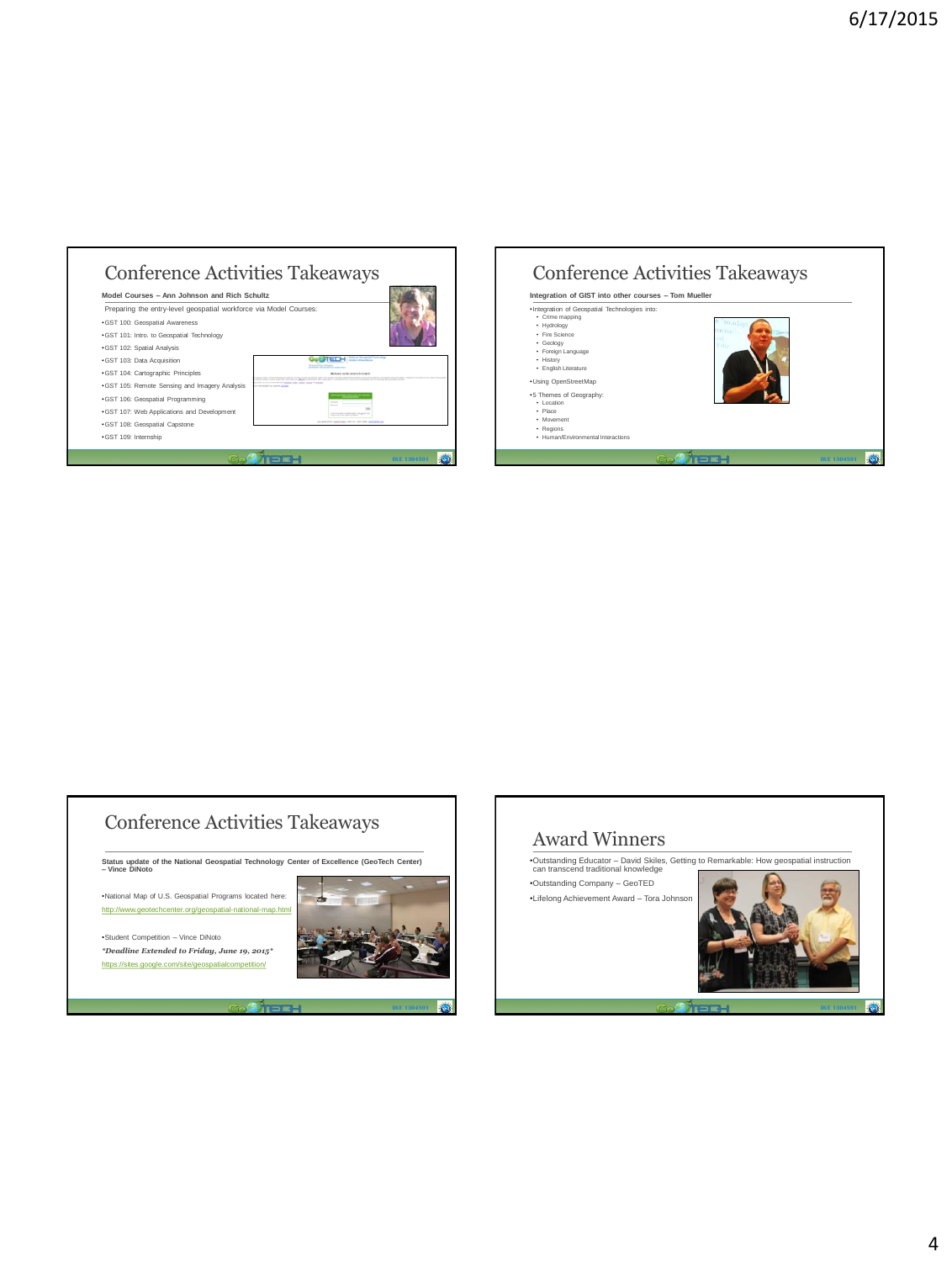